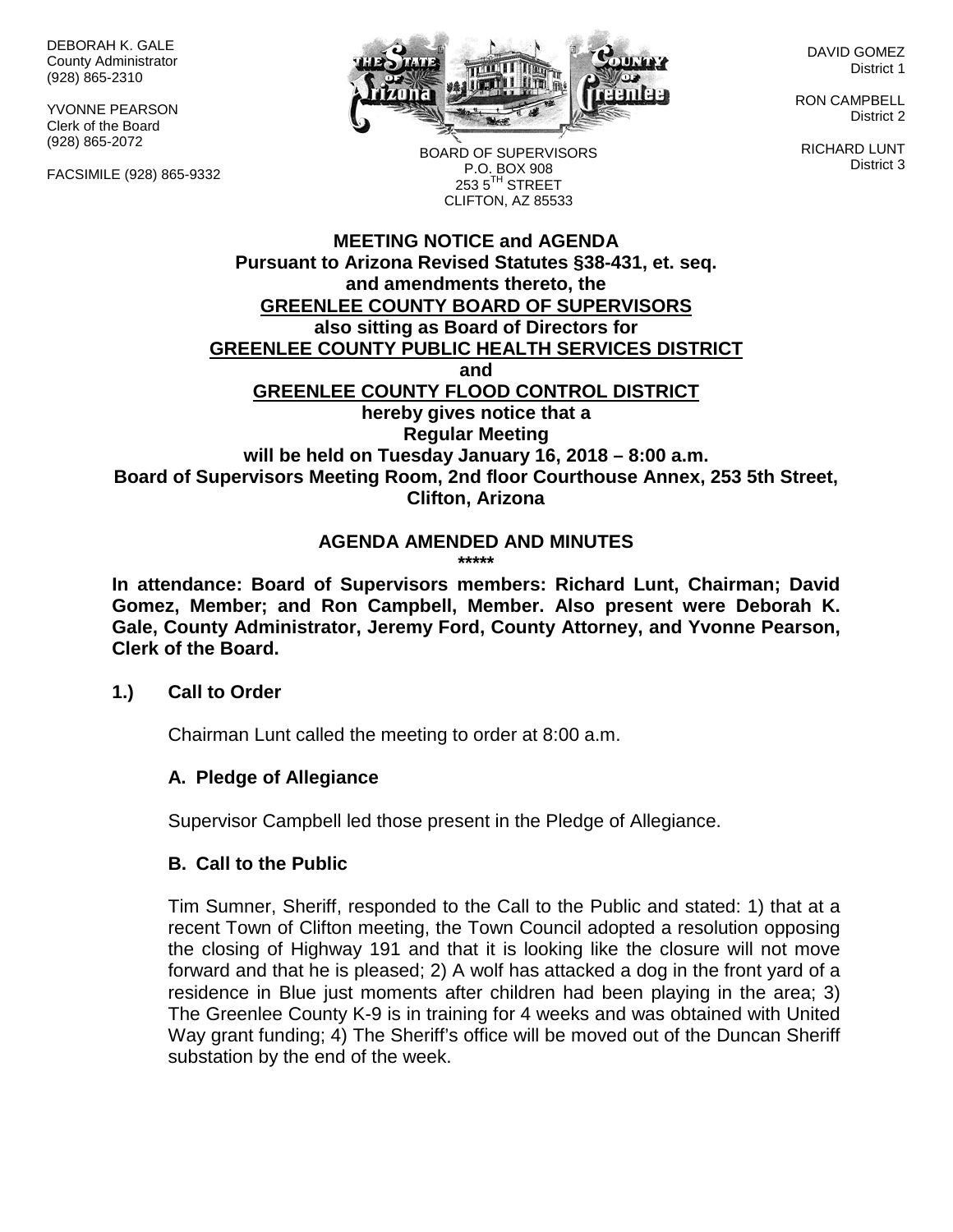**2.) PUBLIC HEALTH SERVICES DISTRICT – the Board of Supervisors will convene as the Board of Directors of the Greenlee County Public Health Services District and will reconvene as the Board of Supervisors following consideration of these items:**

## **A. Consent Agenda**

**1. Clerk of the Board: Consideration of approval of Public Health Services District expense warrants in excess of \$1,000.00**

Upon motion by Supervisor Campbell, seconded by Supervisor Gomez, and carried unanimously, the Board approved the Public Health Services District Consent Agenda as presented.

# **3.) Public Hearing - Planning & Zoning request of Sylvia Sanchez to change the zoning map district of Assessor Parcel 300-77-027 in Apache Grove from RU 36 to TR 18 with minimum parcel size of 18,000 square feet**

Upon motion by Supervisor Campbell, seconded by Supervisor Gomez, and carried unanimously, the Board convened into Public Hearing. Philip Ronnerud, Planning Director, explained that the zoning change request will split a property and that the Planning & Zoning Commission sends a positive recommendation to the Board. There were no comments received for or against the request. The Board of Supervisors reconvened into regular session.

## **4.) Consideration of approval of the Planning & Zoning request of Sylvia Sanchez to change the zoning map district of Assessor Parcel 300-77-027 in Apache Grove from RU 36 to TR 18 with minimum parcel size of 18,000 square feet**

Upon motion by Supervisor Campbell, seconded by Supervisor Gomez, and carried unanimously, the Board approved the Planning & Zoning request of Sylvia Sanchez to change the zoning map district of Assessor Parcel 300-77-027 in Apache Grove from RU 36 to TR 18 with minimum parcel size of 18,000 square feet as presented.

#### 5.) Akos Kovach, Economic Development Coordinator A. Consideration of the Board to approve appraisals of 3 county owned parcels of land.

Mr. Kovach requested approval to obtain appraisals of 1) the County property known as the Cueto Property; 2) 42 acres in the Goat Camp area; 3) 50 acres near the golf course which would require a road right-of-way from the state. He stated these properties contain what is important to developers looking for single & multi-family homes as well as small businesses. Supervisors Campbell stated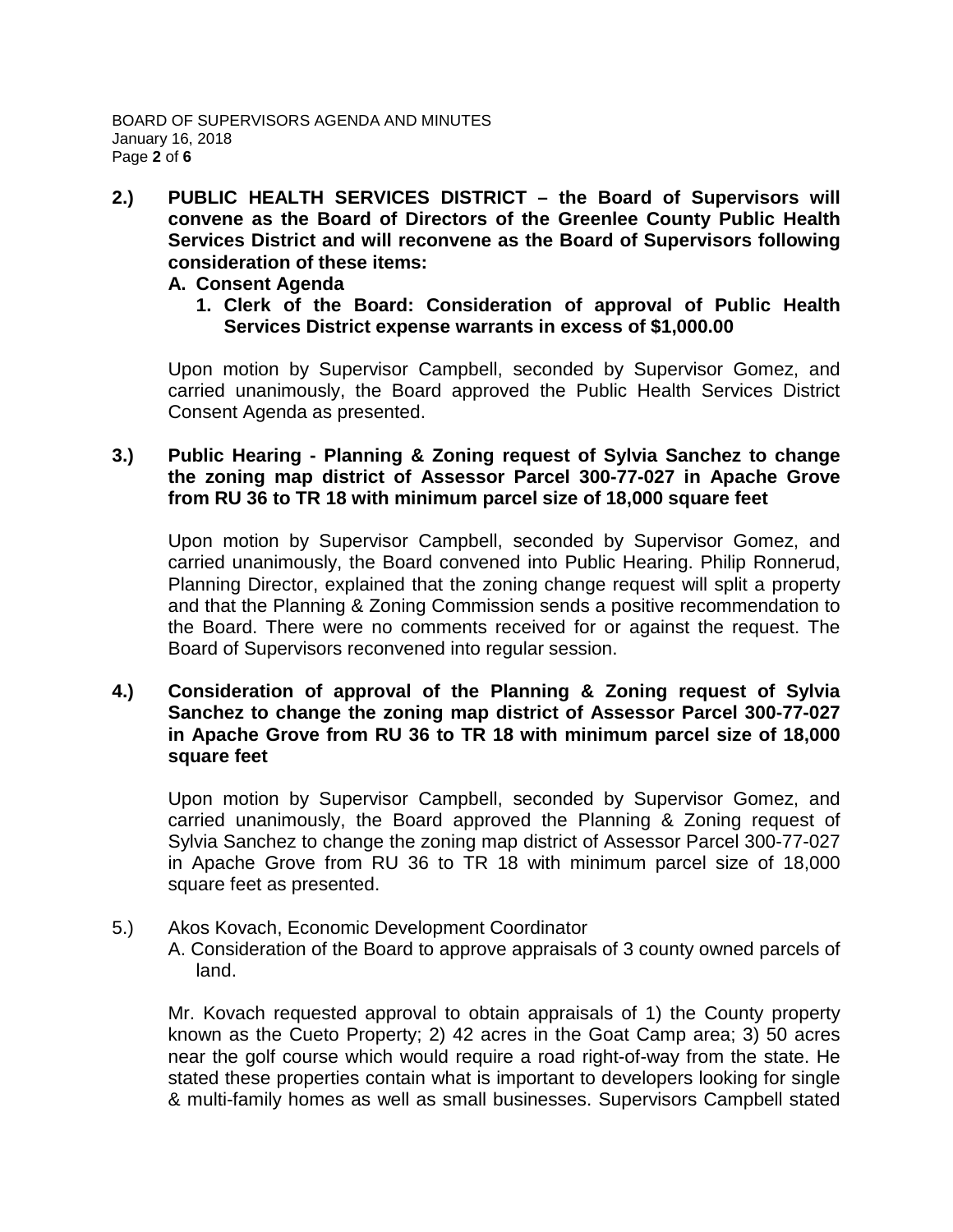that he is in agreement that appraisals need to be done and requested a copy of the cost estimate of the appraisal be presented to the County Administrator to confirm conformity and cost and her approval as soon as information is received so there is no hold up. Upon motion by Supervisor Gomez, seconded by Supervisor Campbell, and carried unanimously, the Board approved the requested as noted and presented.

B. Economic Development housing update.

Mr. Kovach stated that several developers have committed to investing in Greenlee County including housing and recreational projects with some close to breaking ground. Conversations have been had regarding ribbon cuttings, etc. He also stated that adoption of building codes attract better interest.

6.) David Manuz, Public Works Road Department A. Consideration of Fiscal Year 2018 Chip Seal Project Discussion

Mr. Manuz reviewed the chip seal project and stated that Recreation Road will be turned over to Freeport McMoRan and will come off the list of roads to maintain and that some consideration could be given to Rattlesnake Road which would also require addressing drainage issues including culverts. Discussion took place at the cost of chip sealing Recreation Road versus Rattlesnake Road. Supervisor Campbell expressed his desire to keep the cost to maintain Recreation Road in the budget to be used in other areas to improve infrastructure.

7.) Work Session-Soapbox Wash Bridge Project

Mr. Philip Ronnerud, County Engineer, spoke to the need to begin addressing upgrading the Soap Box Bridge. He stated that a funding commitment has already been obtained. He reviewed pictures of the structure pointing out areas of concern. The project will be reviewed again for consideration in the upcoming year's budget.

8.) Work Session-Greenlee County Landfill Operations

Mr. Ronnerud reviewed the history of the development of the Loma Linda Landfill up to the current status. He reviewed maps of the area describing the different sections and purpose. He stated that the process of closing 5 acres needs to begin soon and also stated that tipping fees need to be reviewed and assessed. Ms. Gale stated that the County is adding a lot of general funds into the Landfill operations. Landfill operations amount to \$490,000 annually of which \$150,000 is general funds, personnel, and equipment maintenance costs. A computerized system is needed to better track fees and create accurate billings to commercial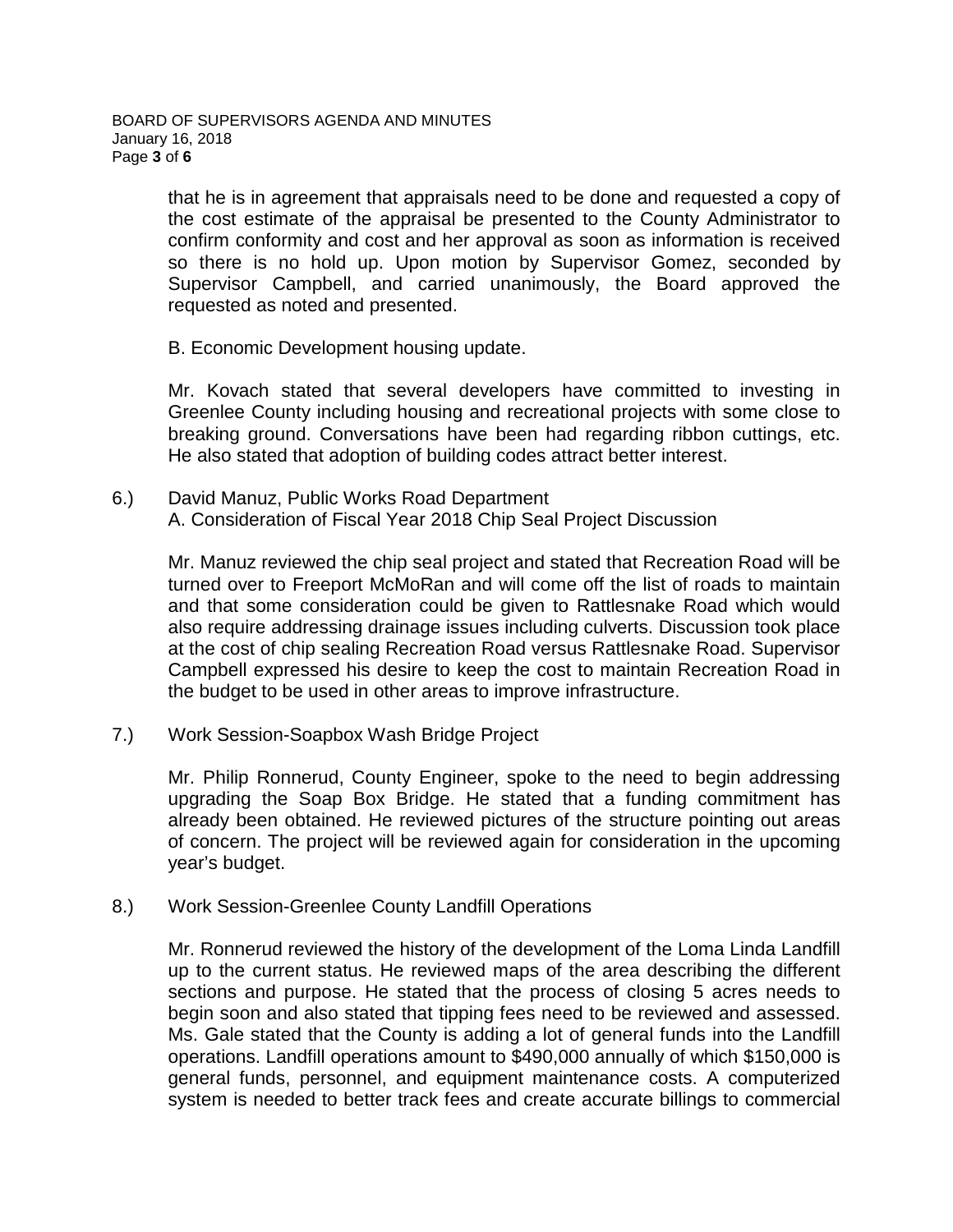businesses. The Board requested more information regarding the Landfill operations to have to consider during budget discussions for the upcoming new year.

9). Kay Gale, County Administrator A. Fiscal Year 2018 Financial Update

Ms. Gale presented a snapshot of the financial status for Greenlee County:

- Property tax collections are on target to collect 98%
- Vehicle License Tax is under budget at 43.2% and will be \$60,000.00 under budget if the trend continues
- The County half cent sales tax will be over the budgeted estimate if the trend continues. The collections presented reflect a 5 month period. Ms. Gale stated that the revenue loss due to the new prime contractor law is apparent.
- State Shared Sales Tax is at 58.09% after six months and is estimated to be over budget if the current trend continues.

# **B. Consideration of approval of Greenlee County Deputy Cadet Policy**

Ms. Gale presented the draft copy of the Deputy Cadet Policy and reviewed the different sections. The Board directed Ms. Gale to revised item #7 of the policy to include vacation only and to also advance the current Cadets a meal allowance as has been done recently. Upon motion by Supervisor Gomez, seconded by Supervisor Campbell, and carried unanimously, the Board tabled the item to the next meeting.

# **C. County and State budget and legislative issues**

Ms. Gale reported the following:

- The Governor has called a special session regarding the opioid epidemic
- The Community College subsidy for Greenlee County has been included in the Governor's budget
- The new County Supervisors Association (CSA) Toolkit for Supervisors was reviewed
- The CSA Legislative Policy Committee (LPC) meeting and their review of bills was reviewed

# **D. Calendar of Events**

The Calendar of Events was reviewed.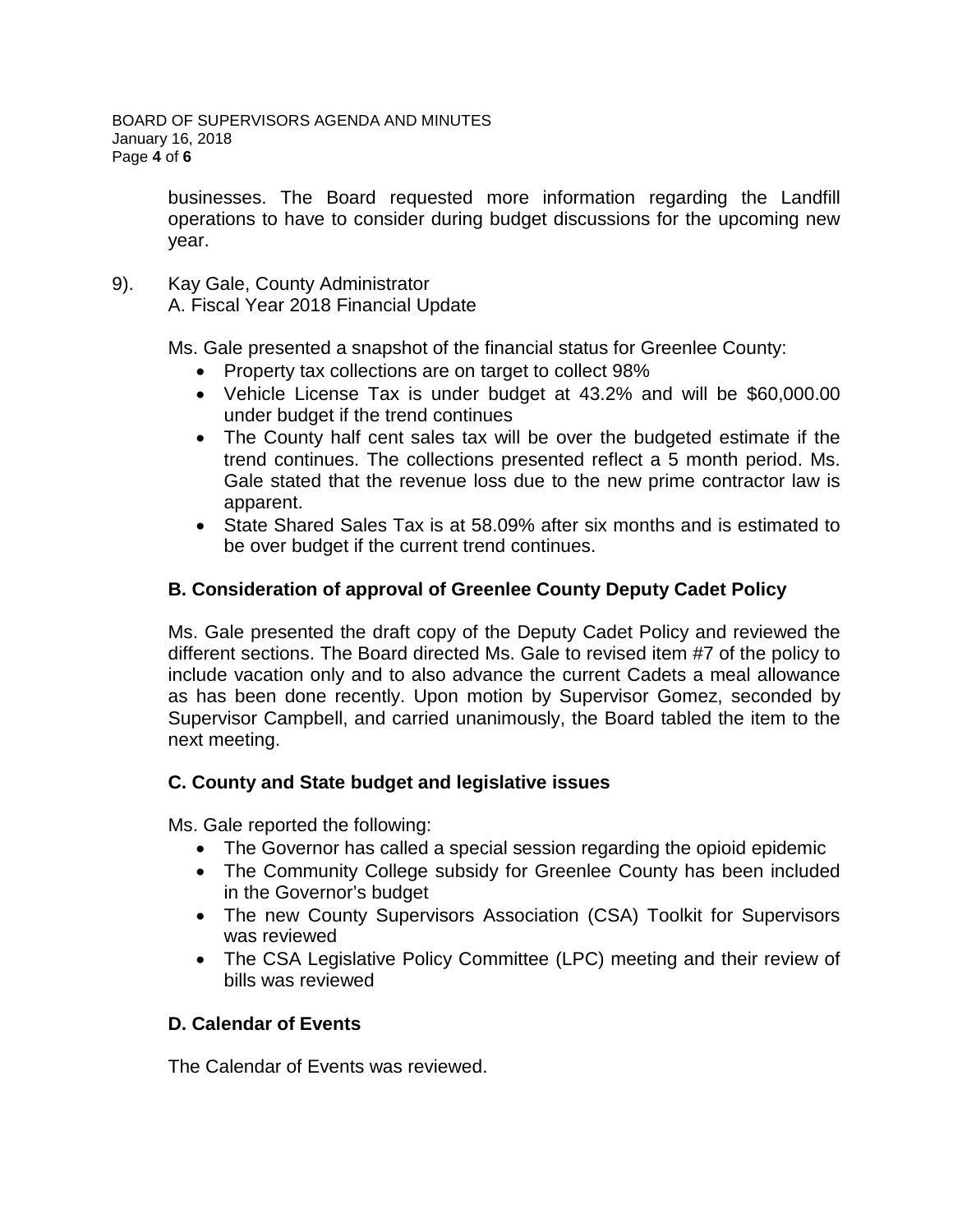## **10.) Consent Agenda**

- **A. Clerk of the Board: Consideration of approval of expense warrants in excess of 1,000.00 – Voucher 1048; 1048; 1051; 1052**
- **B. Chief Finance Officer: Consideration for approval of general fund loans in the amount of \$151,470.95 to be reimbursed upon receipt of funds: Fund 118 - \$379.24; Fund 139 - \$1,230.41; Fund 195 - \$507.95; Fund 219 - \$132,205.26; Fund 237 - \$17,148.09**
- **C. Assessor: Consideration of approval of Employee Transaction Form – K. Brashears, part time Clerk I.**
- **D. County Sheriff: Consideration of approval of Employee Transaction Form – J. Rios, Deputy Cadet; A. Morales, Deputy Cadet.**
- **E. Clerk of the Board: Consideration of approval of Resolution 18-01-01 to change signatories on the Greenlee County Warrant Account with National Bank of Arizona.**
- **F. Clerk of the Board: Consideration of approval for the renewal Lease Agreement with Pitney Bowes for the Postage machine for five years to be paid monthly payments in the amount of \$382.42 with budgeted general funds.**
- **G. Clerk of the Board: Consideration of approval of Governmental Equipment Lease-Purchase Agreement with Caterpillar Financial Services Corporation for the purchase of (1) new 950M Caterpillar Wheel Loader in the amount of \$187,969.00 to be paid in 60 monthly payments with budgeted Debt Services funds.**
- **H. County Engineer/Planning Director: Consideration of approval to pay invoices from C & S Engineers, Inc. in the amount of \$16, 758.34 for services rendered March 2017 through November 2017 on Airport Runway Rehabilitation (Drainage & Erosion Control Project to be paid with budgeted Airport Funds.**
- **I. County Engineer/Planning Director: Consideration of approval of final payment on ADOT Airport pavement Management System Program in the amount of \$4,541.48 dated August 15, 2016 to be paid with Airport funds**
- **J. County Engineer: Consideration of approval of change order #5 for the South Annex Building Project in the amount of \$23,995.00 to be paid with budgeted Project funds**

Upon motion by Supervisor Gomez, seconded by Supervisor Campbell, and carried unanimously, the Board approved the Consent Agenda as presented.

# **11.) Supervisor Reports**

# **Supervisor Ron Campbell**

**A. Campbell Blue River Bridge Project meeting**